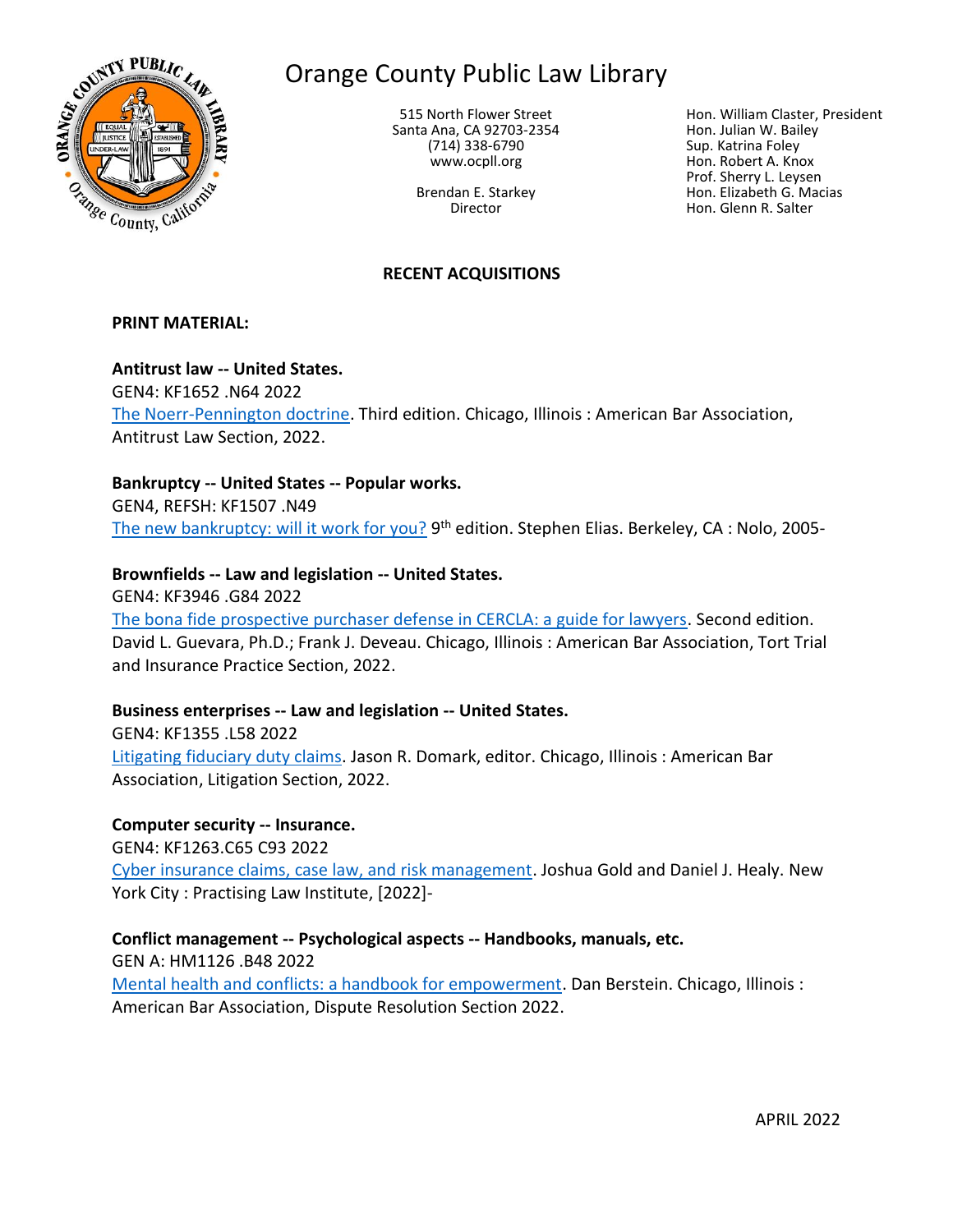# **Consolidation and merger of corporations -- Law and legislation.**

GEN A: K1362 .I5745 2022

[International investigations and merger reviews: a handbook for antitrust counsel.](https://innopac.ocpll.org/record=b244635) Chicago, Illinois : American Bar Association, Antitrust Law Section, 2022.

# **Construction industry -- Law and legislation -- United States.**

GEN4: KF902 .C59294 2022

[Construction checklists: a guide to frequently encountered construction issues.](https://innopac.ocpll.org/record=b243607) Second edition. Carrie Okizaki, Terrence L. Brookie, Eric Berg, and Misty H. Gutierrez, editors. Chicago, Illinois : American Bar Association, Forum on Construction Law, 2022.

# **Corporate legal departments -- United States -- Cost effectiveness.**

GEN4: KF1425 .M538 2022

[Showing the value of the legal department: more than just a cost center.](https://innopac.ocpll.org/record=b243574) Sterling L. Miller. Chicago, Illinois : ABA, American Bar Association, Business Law Section, 2022.

# **Domestic relations -- California.**

GEN3: KFC115 .G73 2005

[Complex issues in California family law.](https://innopac.ocpll.org/record=b242692) Dawn Gray and Stephen James Wagner. San Francisco : LexisNexis Matthew Bender, 2005-<2021>

# **Domestic relations -- United States -- Psychological aspects.**

GEN4: KF505 .G37 2022

[The family law professional's field guide to high-conflict litigation: dynamics, not diagnoses.](https://innopac.ocpll.org/record=b243577) Benjamin D. Garber, Ph.D.; Dana Prescott, J.D., L.M.S.W., Ph.D.; Chris Mulchay, Ph.D. Chicago, Illinois : American Bar Association, Family Law Section, 2022.

# **Fire prevention -- Law and legislation -- California.**

GEN3: KFC644 .S73 2021 [State of California fire laws.](https://innopac.ocpll.org/record=b242687) 2021 Edition. Colorado Springs, CO : Matthew Bender & Company, Inc., 2021.

#### **Housing -- Law and legislation -- United States.**

GEN4: KF5729 .L44 2022

[The legal guide to affordable housing development.](https://innopac.ocpll.org/record=b243606) Third edition. Tim Iglesias, Rochelle E. Lento, & Rigel C. Olivieri, editors. Chicago, Illinois : American Bar Association, Forum on Affordable Housing and Community Development, 2022.

# **Income tax -- Law and legislation -- United States.**

GEN4: KF6369 .A715 2022

The 1040 handbook: [a guide to income and asset discovery.](https://innopac.ocpll.org/record=b243578) Eighth edition. Jack Zuckerman and Ron Thompson. Chicago, Illinois : American Bar Association, Family Law Section, 2022.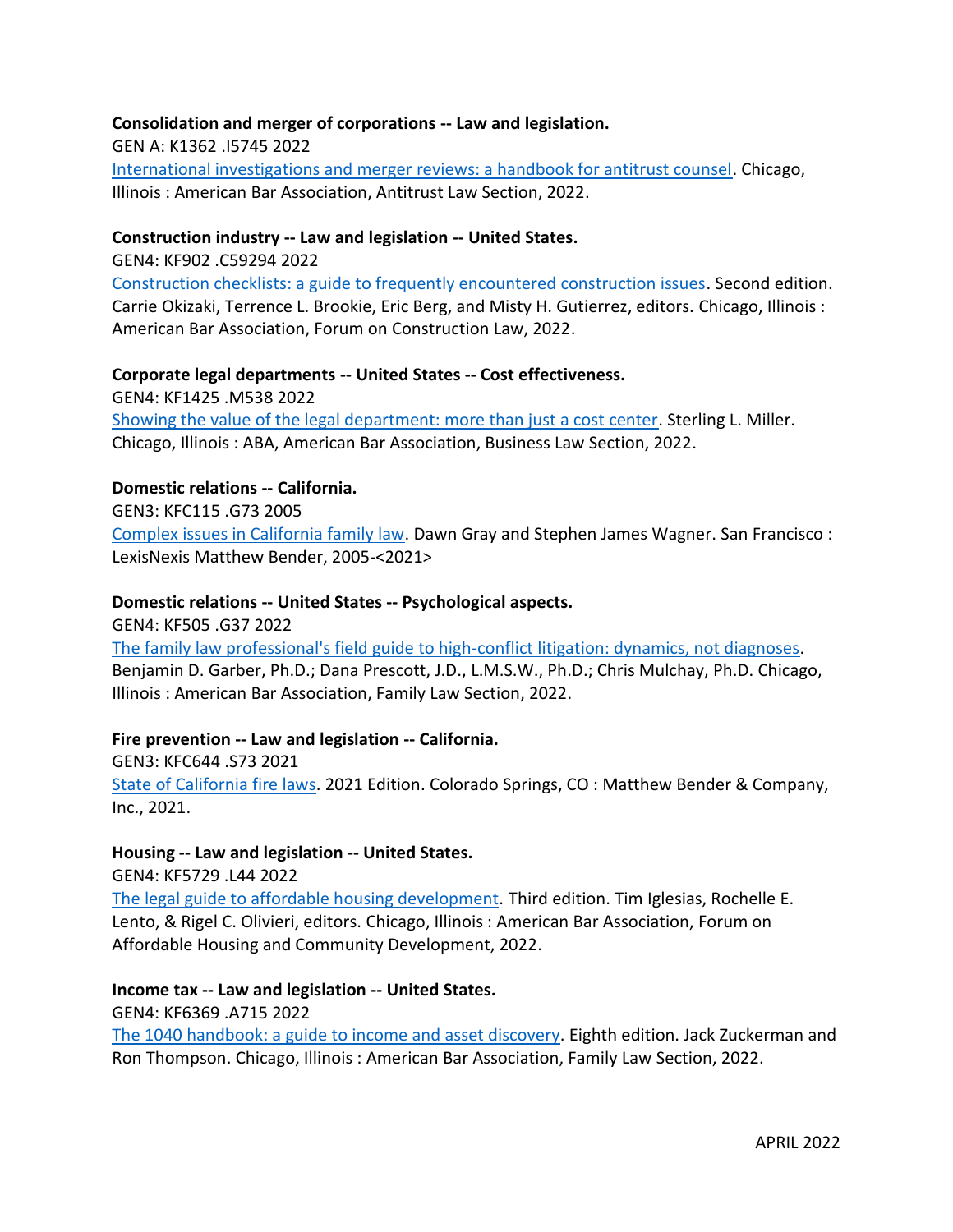**Insurance law -- California -- Cases.** GEN3: KFC290 .A513 [Mealey's litigation report. California insurance.](https://innopac.ocpll.org/record=b243140) King of Prussia, PA : Mealey Publications, 2001-

#### **Interviewing in law practice -- United States.**

GEN4: KF311 .C89 2022 [The law firm client service interview playbook.](https://innopac.ocpll.org/record=b243610) Beth Cuzzone and Jill Zwetchkenbaum. Chicago, llinois : American Bar Association, Law Practice Division, 2022.

#### **Investments, Foreign -- Law and legislation.**

GEN A: K3830 .F64 2022 [Foreign investment law including investor-state arbitrations in a nutshell.](https://innopac.ocpll.org/record=b243576) Third edition. Ralph H. Folsom. St. Paul, MN : West Academic Publishing, 2022.

# **Judge advocates -- United States.**

GEN4: KF372 .B67 2021 [Judge advocates in the Great War, 1917-1922.](https://innopac.ocpll.org/record=b243988) Fred L. Borch III. Washington, D.C. : The Judge Advocate General's Corps, U.S. Army, 2021.

#### **Judges -- United States -- Biography.**

GEN4: KF373.N49 A3 2017 [Benched: abortion, terrorists, drones, crooks, Supreme Court, Kennedy, Nixon, Demi Moore,](https://innopac.ocpll.org/record=b242597)  and [other tales from the life of a federal judge.](https://innopac.ocpll.org/record=b242597) Jon O. Newman. Getzville, New York : William S. Hein & Co., Inc., 2017.

# **Jury instructions -- United States -- Forms.**

GEN4: KF8984.A65 M64 2022 Business [torts litigation.](https://innopac.ocpll.org/record=b243611) Fifth edition. Editor, Brian A. Hill. Chicago, Illinois : American Bar Association, Litigation Section, 2022.

# **Law -- United States -- Abbreviations.**

DESK: KF246 .P73 2021 Prince's [dictionary of legal citations: a reference guide for attorneys, legal secretaries,](https://innopac.ocpll.org/record=b242693)  [paralegals, and law students.](https://innopac.ocpll.org/record=b242693) Tenth edition. Julie Roberts Furgerson. Getzville, New York : William S. Hein & Co., Inc., 2021.

#### **Law libraries -- Arizona -- Tucson -- Handbooks, manuals, etc.**

CAT: Z679.7 .G46 2020 [Disaster preparedness manual.](https://innopac.ocpll.org/record=b230962) 2020 revision. Robert Genovese, Travis Spence. [Tucson, Ariz.] : The University of Arizona, 2020.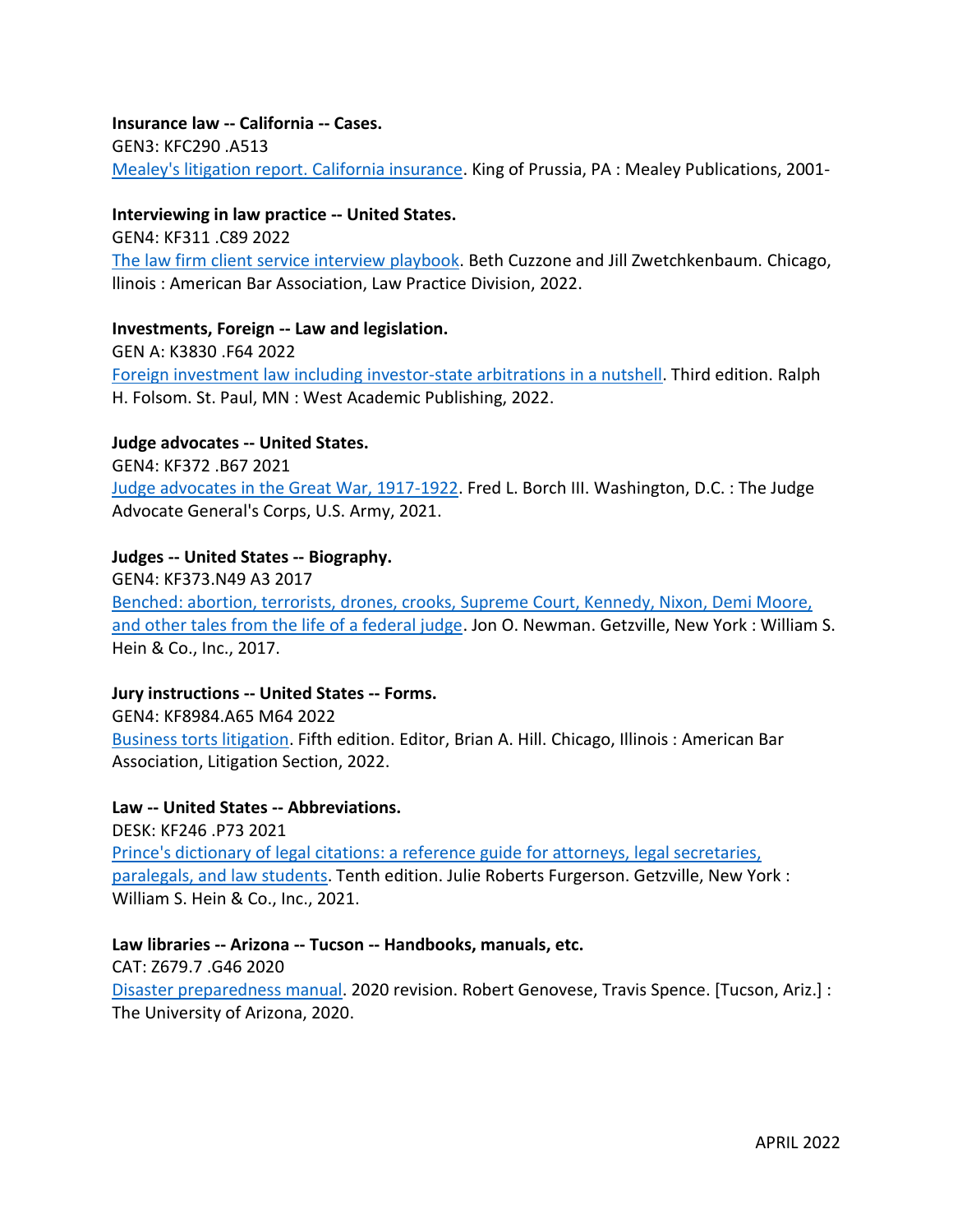# **Law offices -- United States.**

# GEN4: KF318 .R64 2022

[Law office policies, procedures, and operations manual.](https://innopac.ocpll.org/record=b243608) 7<sup>th</sup> edition. Marcia Watson Wasserman and Cynthia Thomas. Chicago, Illinois : American Bar Association, Law Practice Division, 2022.

#### **Legal research.**

REF: K85 .W65 2021 [Multinational sources compared: a subject and jurisdiction index.](https://innopac.ocpll.org/record=b243570) Second edition. Alena L. Wolotira & Sherry L. Leysen. Getzville, New York : William S. Hein & Co., Inc., 2021.

#### **Living trusts -- United States.**

GEN4: KF734 .B53 [Living trusts: forms and practice.](https://innopac.ocpll.org/record=b243138) Dwight F. Bickel, J.D., Michael T. Flannery, J.D., G. Christopher Wright, J.D., CPA. New Providence, NJ : LexisNexis, [1993]-

# **Municipal bankruptcy -- United States.**

GEN4: KF1535.M85 L39 2022 [Municipal bankruptcy in a nutshell.](https://innopac.ocpll.org/record=b244534) Anne Lawton. St. Paul, MN : West Academic Publishing, 2022.

# **Ombudspersons -- United States.**

GEN4: KF5423 .H693 2022

[A practical guide to organizational ombuds: how they help people and organizations.](https://innopac.ocpll.org/record=b243613) Charles L. Howard. Chicago, Illinois : American Bar Association, Dispute Resolution Section, 2022.

# **Property insurance -- Law and legislation -- United States -- Trial practice.**

GEN4: KF1190 .P758 2022 [Property insurance litigator's handbook.](https://innopac.ocpll.org/record=b244539) Third edition. Andrew B. Downs, Heidi Hudson Raschke, and Jay M. Levin, editors. Chicago, Illinois : American Bar Association, Tort Trial and

Insurance Practice Section, 2022.

# **Social responsibility of business -- Law and legislation -- United States.**

GEN4: KF1416 .S65 2022

[Guide to privacy.](https://innopac.ocpll.org/record=b244634) W. Stanford Smith; Alan S. Gutterman, editor. Chicago, Illinois : American Bar Association, Business Law Section, 2022.

# **Sports lawyers -- United States.**

GEN4: KF299.S66 H45 2022

[How to play the game: what every sports attorney needs to know.](https://innopac.ocpll.org/record=b243652) Third edition. Darren A. Heitner; [foreword by] Drew Rosenhaus. Chicago, Illinois : American Bar Association, 2022.

#### **Subpoena -- California-- Periodicals.**

GEN3: KFC1040.5 .S56 [California subpoena handbook.](https://innopac.ocpll.org/record=b142297) 2021-22. John M. Sink. [St. Paul, MN] : West Group, 1999-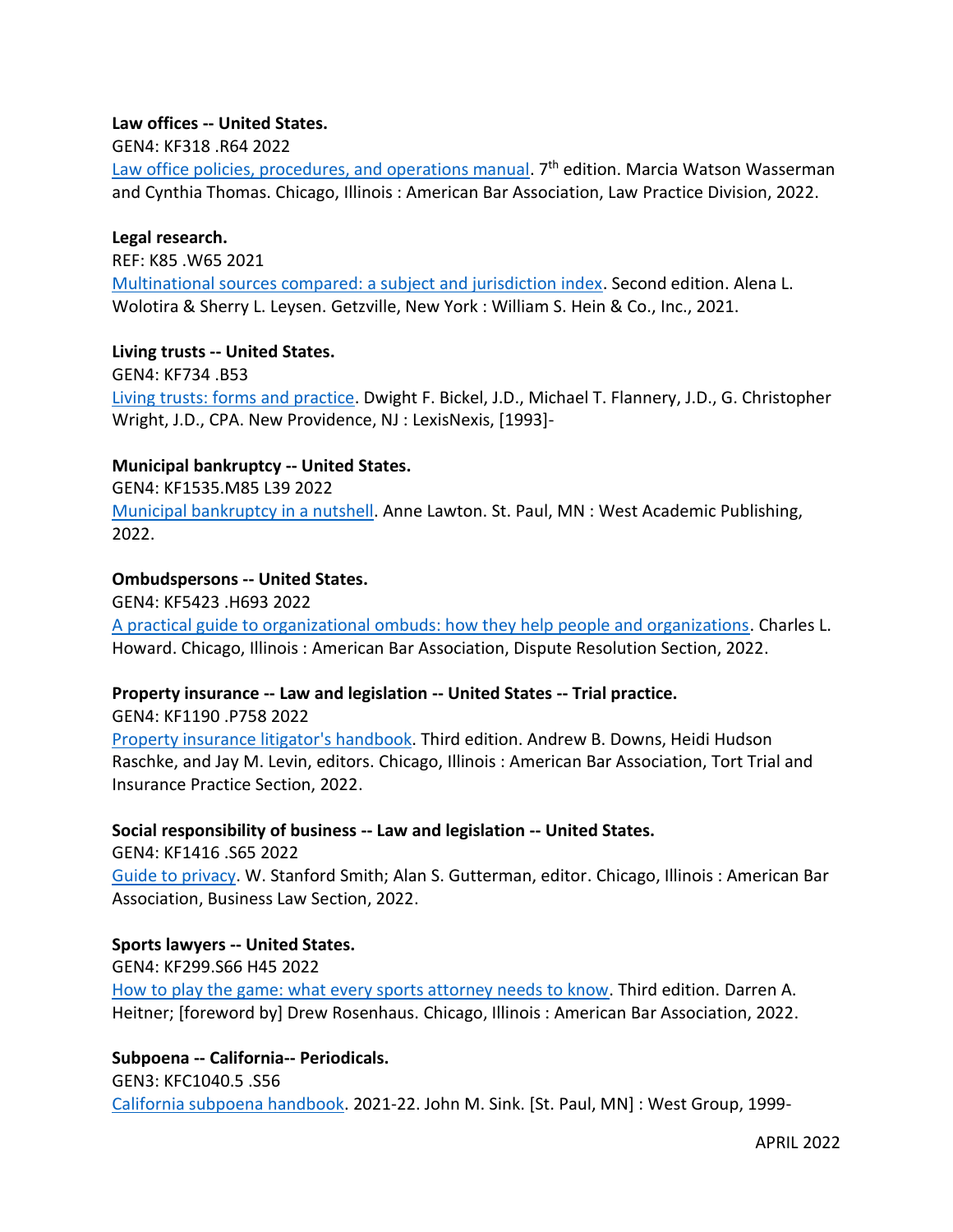# **Tax protests and appeals -- United States.**

GEN4: KF6324 .L37 2022

[A practitioner's guide to tax evidence: a primer on the Federal Rules of Evidence as applied by](https://innopac.ocpll.org/record=b244632)  [the Tax Court.](https://innopac.ocpll.org/record=b244632) Third edition. Joni Larson. Washington, DC : American Bar Association, Tax Section, 2022.

# **Taxation -- Law and legislation -- United States.**

GEN4: KF6289.85 .H36 2022

[Tax policy in a nutshell.](https://innopac.ocpll.org/record=b244532) Second edition. Christopher H. Hanna. St. Paul, MN : West Academic Publishing, 2022.

#### GEN4: KF6289 .C858 2022

[The Supreme Court, federal and state taxation, and the Constitution.](https://innopac.ocpll.org/record=b243579) Second edition. Jasper L. Cummings, Jr. Washington, DC : ABA, American Bar Association Tax Section, 2022.

# **Trademarks -- Law and legislation -- United States.**

GEN4: KF3193 .T725 2022

[Trademark and deceptive advertising surveys: law, science, and design.](https://innopac.ocpll.org/record=b244631) Second edition. Shari Seidman Diamond and Jerre B. Swann, editors. Chicago, Illinois : American Bar Association, Intellectual Property Law Section, 2022.

#### **Video games -- Law and legislation -- United States.**

GEN4: KF3994 .E34 2022

[Esports and the law: a game plan for business and legal trends.](https://innopac.ocpll.org/record=b243575) Marc Edelman, Thomas A. Baker, John Holden, Rebecca Rosenthal. Chicago, Illinois : American Bar Association, Business Law Section, 2022.

#### **Water rights.**

GEN A: K3496 .K53 2021

[Riverflow: the right to keep water instream.](https://innopac.ocpll.org/record=b239376) Paul Stanton Kibel. Cambridge, United Kingdom ; New York, NY : Cambridge University Press, 2021.

#### **White collar crimes -- United States.**

GEN4: KF9350 A932

[White collar crime.](https://innopac.ocpll.org/record=b243571) Third edition. Joel M. Androphy. [Saint Paul, Minnesota] : Thomson Reuters, [2021]-

#### **Women legislators -- United States -- Biography.**

GEN A: JK1030 .W66 2020

Women in Congress, 1917-2020. [Prepared under the direction of the Committee on House](https://innopac.ocpll.org/record=b243974)  [Administration of the United States House of Representatives, by the Office of the Historian](https://innopac.ocpll.org/record=b243974)  [and the Office of the Clerk, United States House of Representatives.](https://innopac.ocpll.org/record=b243974) Washington, DC : U.S. Government Publishing Office, 2020.